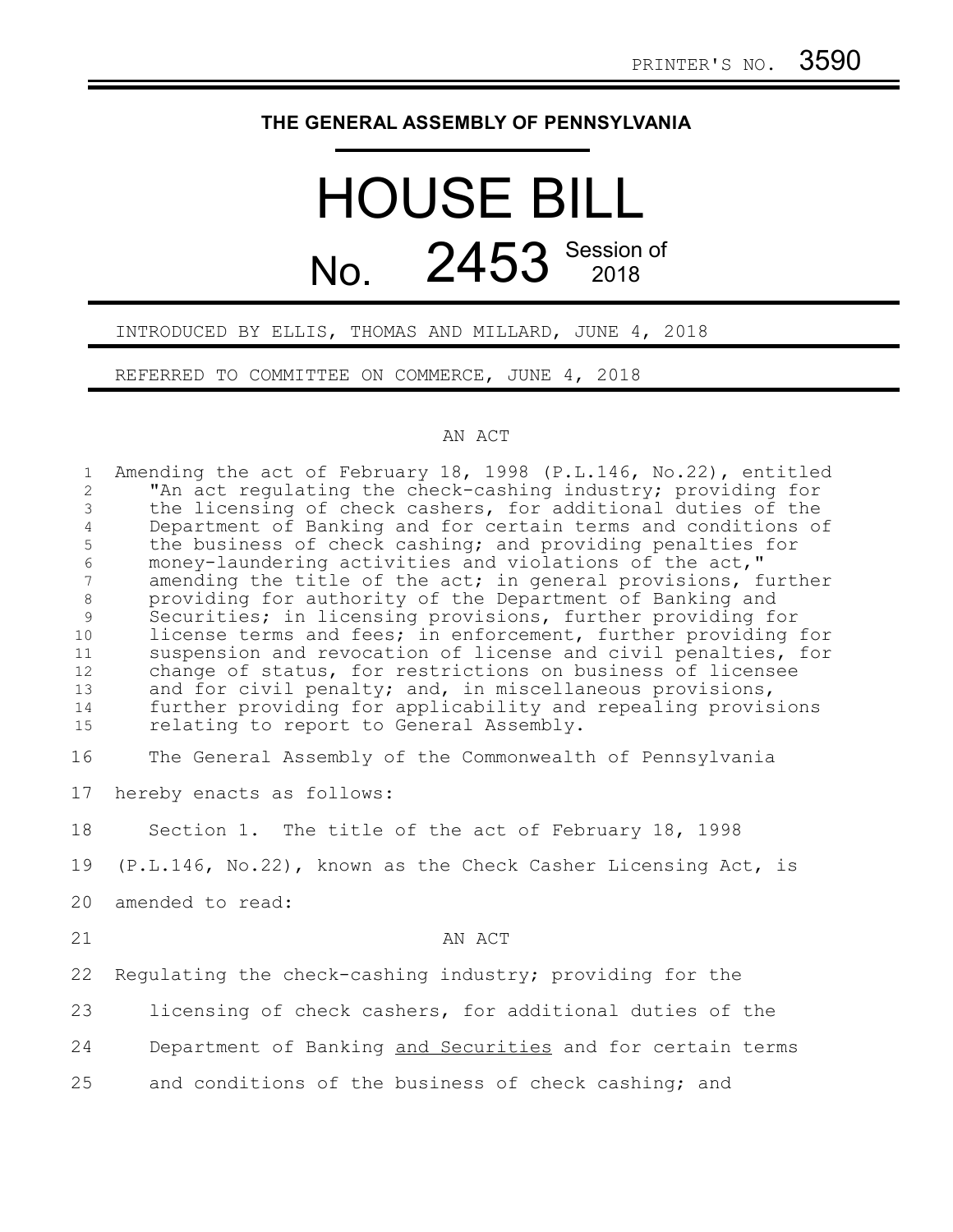providing penalties for money-laundering activities and violations of the act. 1 2

Section 2. Sections 104, 302(b), 501, 502, 505, 507 and 1101 of the act are amended to read: 3 4

Section 104. Authority of department. 5

(a) General rule.--The department shall have the authority to: 6 7

8

[(1) Issue rules, regulations and orders as may be necessary for the administration and enforcement of this act. 9

(2) Examine any check, document, account, book, record or file relating to a check casher's business or operation during regular business hours at the check casher's principal office or to make such other investigation as may be reasonably necessary to administer and enforce this act. 10 11 12 13 14

(3) Conduct administrative hearings on any matter pertaining to this act, issue subpoenas to compel the attendance of witnesses and the production of checks, documents, accounts, books and records at any such hearing, which may be retained by the department until the proceedings are completed, and administer oaths and affirmations to any person whose testimony is required. In the event a person fails to comply with a subpoena issued by the department or to testify on any matter concerning which that person may be lawfully interrogated, on application by the department the Commonwealth Court may issue an order requiring the attendance and testimony of such person and requiring the production of checks, documents, accounts, books and records or may institute contempt of court penalties.] 15 16 17 18 19 20 21 22 23 24 25 26 27 28

(1) Examine any instrument, document, account, book, record or file of a licensee or any person having a 29 30

20180HB2453PN3590 - 2 -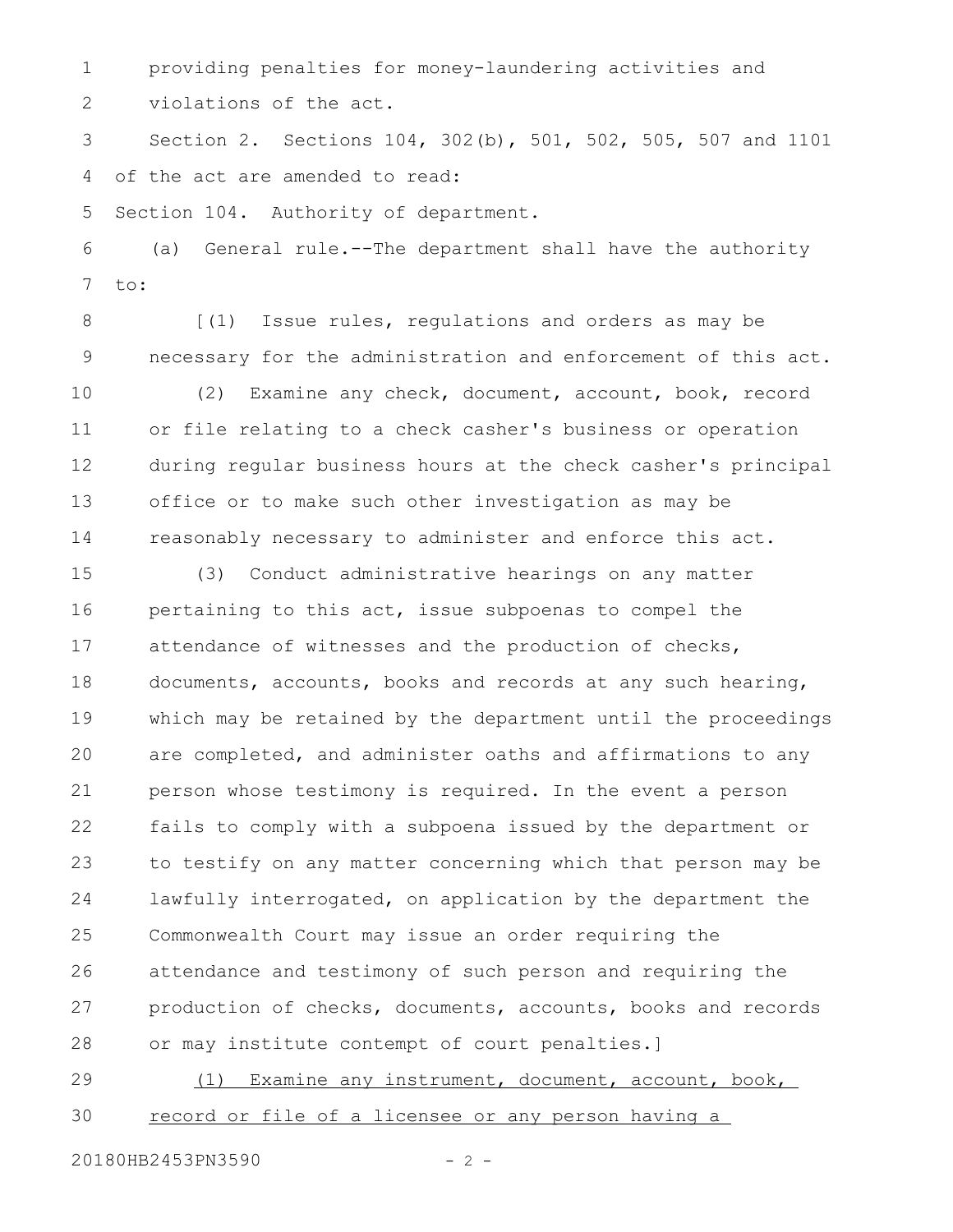| $\mathbf 1$   | connection to the licensee or make other investigation as may |
|---------------|---------------------------------------------------------------|
| 2             | be necessary to administer the provisions of this act. The    |
| 3             | department may remove any instrument, document, account,      |
| 4             | book, record or file of a licensee to a location outside of   |
| 5             | the licensee's office. The costs of the examination shall be  |
| 6             | borne by the licensee or the person subject to the            |
| 7             | examination.                                                  |
| 8             | Conduct administrative hearings on any matter<br>(2)          |
| $\mathcal{G}$ | <u>relating to this act, issue subpoenas to compel the</u>    |
| 10            | attendance of witnesses and the production of instruments,    |
| 11            | documents, accounts, books and records at a hearing. The      |
| 12            | instruments, documents, accounts, books and records may be    |
| 13            | <u>retained by the department until the completion of all</u> |
| 14            | proceedings in connection with which the materials were       |
| 15            | produced. A department official may administer oaths and      |
| 16            | affirmations to a person whose testimony is required. In the  |
| 17            | event a person fails to comply with a subpoena issued by the  |
| 18            | department or to testify on a matter which the person may be  |
| 19            | lawfully interrogated, on application by the department, the  |
| 20            | Commonwealth Court may issue an order requiring the           |
| 21            | attendance of the person, the production of instruments,      |
| 22            | documents, accounts, books and records and the giving of      |
| 23            | testimony.                                                    |
| 24            | Request and receive information or records of any<br>(3)      |
| 25            | kind, including reports of criminal history record            |
| 26            | information from any Federal, State, local or foreign         |
| 27            | government entity regarding an applicant for a license,       |
| 28            | licensee or person related to the business of the applicant   |
| 29            | or licensee, the cost of which shall be paid for by the       |
| 30            | applicant or licensee.                                        |
|               |                                                               |

20180HB2453PN3590 - 3 -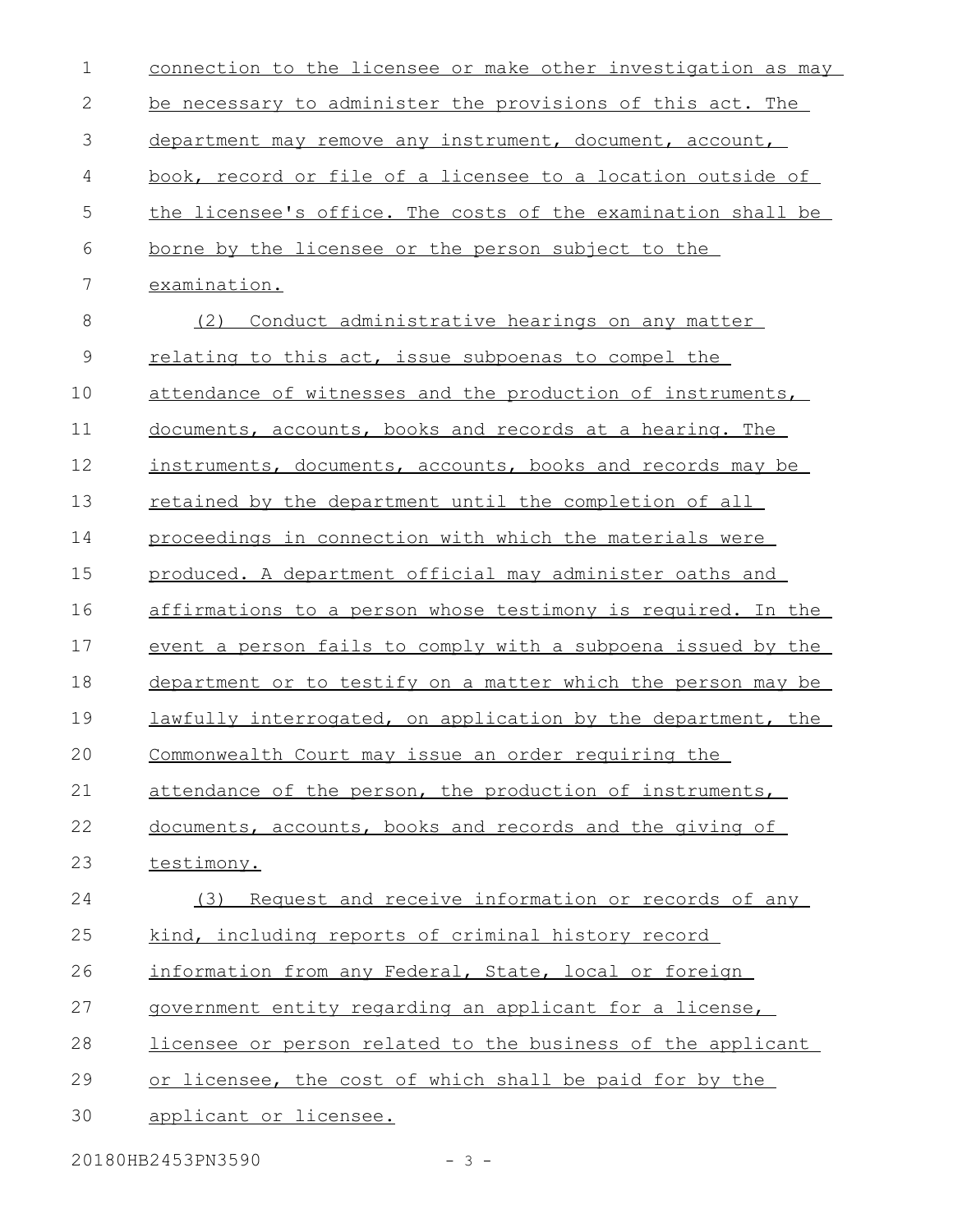| $\mathbf 1$   | Issue requlations, statements of policy or orders as<br>(4)      |
|---------------|------------------------------------------------------------------|
| 2             | may be necessary for the proper conduct of the check casher      |
| 3             | business by licensees, the issuance and renewal of licenses      |
| 4             | and the enforcement of this act.                                 |
| 5             | (5) Prohibit or permanently remove a person who violates         |
| 6             | this act from working in the person's current capacity or in     |
| 7             | any other capacity of the person related to activities           |
| 8             | requlated by the department.                                     |
| $\mathcal{G}$ | Order a person to make restitution for actual<br>(6)             |
| 10            | damages to consumers caused by any violation of this act.        |
| 11            | Issue cease and desist orders that are effective<br>(7)          |
| 12            | immediately, subject to a hearing as provided under              |
| 13            | subsection (b) within 14 days of the issuance of the cease       |
| 14            | and desist order.                                                |
| 15            | (8) Impose such other conditions as the department deems         |
| 16            | appropriate.                                                     |
| 17            | (a.1) Hearings. -- A person aggrieved by a decision of the       |
| 18            | department may appeal the decision to the commission. The appeal |
| 19            | shall be conducted under 2 Pa.C.S. Ch. 5 Subch. A (relating to   |
| 20            | practice and procedure of Commonwealth agencies).                |
| 21            | Injunctions.--The department may maintain an action<br>(a.2)     |
| 22            | for an injunction or other process against a person to restrain  |
| 23            | and prevent the person from engaging in an activity violating    |
| 24            | this act.                                                        |
| 25            | (a.3) Final orders.--A decision of the commission or an          |
| 26            | unappealed order of the department shall be a final order of the |
| 27            | department and shall be enforceable in a court of competent      |
| 28            | jurisdiction. The department may publish final adjudications     |
| 29            | issued under this section, subject to redaction or modification  |
| 30            | to preserve confidentiality. The department shall reqularly      |
|               | 20180HB2453PN3590<br>$-4-$                                       |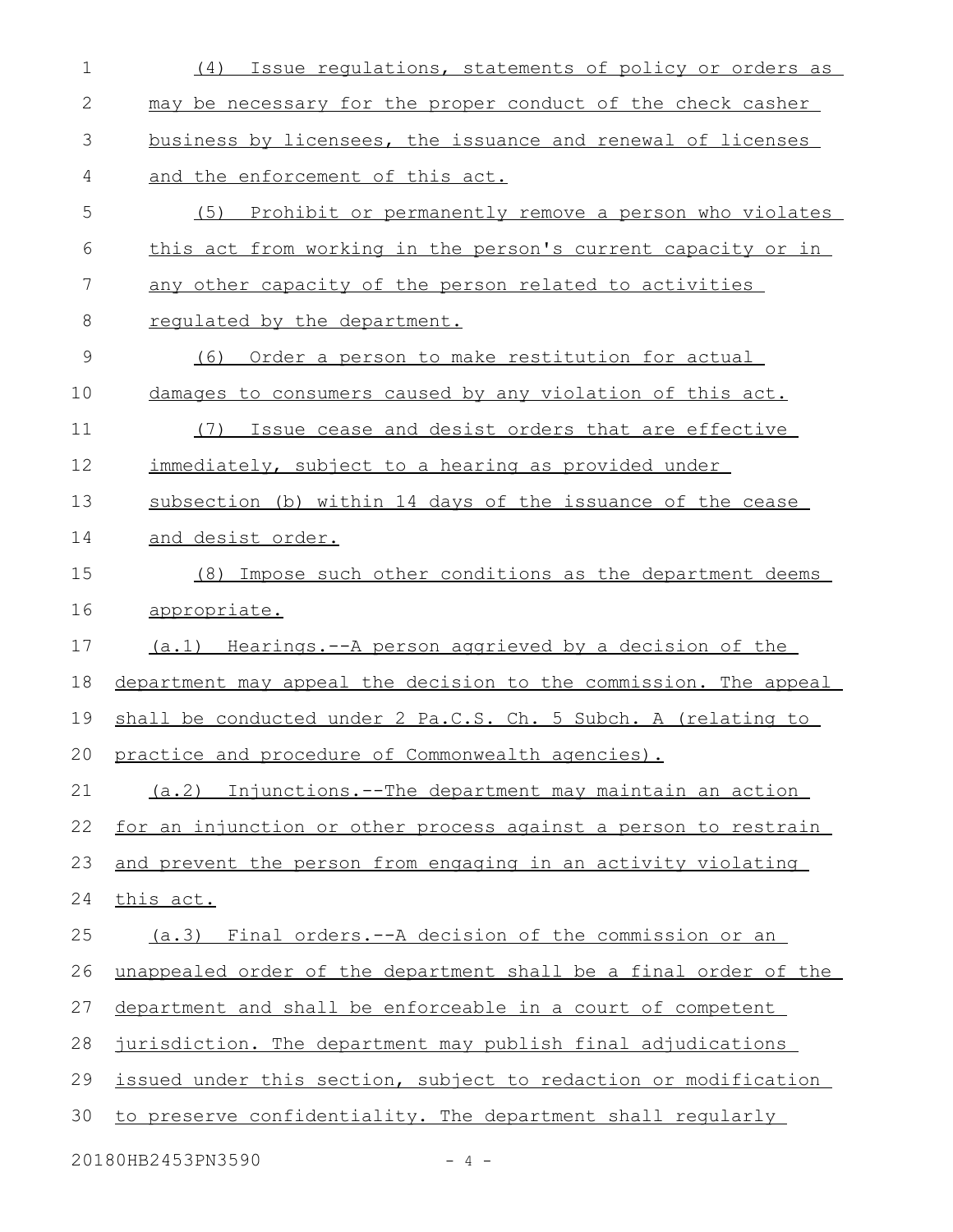report violations of this act, enforcement actions and other relevant information to the Nationwide Multistate Licensing System and Registry. 1 2 3

(a.4) Appeals.--A person aggrieved by a decision of the commission may appeal the decision under 2 Pa.C.S. Ch. 7 Subch. A (relating to judicial review of Commonwealth agency action). (b) Limitation.--The department may not require retail food stores, which must register with the department, to register with the Nationwide Multistate Licensing System and Registry. Section 302. License terms and fees. 4 5 6 7 8 9 10

\* \* \* 11

(b) [License renewal.--On May 1 of each year, upon payment of an annual renewal fee of \$350 for each fixed location or mobile unit, the department shall renew the license if the licensee is in compliance with the provisions of this act.] Term and renewal.--A license shall be issued for a term not to exceed 14 months and may be renewed by the department each year on a schedule set by the department upon application by the licensee and the payment of \$350 for each fixed location or mobile unit. The licensee shall demonstrate to the department that it is conducting the check casher business in accordance with the requirements of this act and that the licensee or directors, officers, partners, employees, agents and ultimate equitable owners of 10% or more of the licensee continue to meet all of the initial requirements for licensure required by this act, unless otherwise determined by the department. \* \* \* Section 501. Suspension and revocation of license and civil penalties. 12 13 14 15 16 17 18 19 20 21 22 23 24 25 26 27 28 29

[(a) Acts of licensee.--The department, upon 60 days' 30

20180HB2453PN3590 - 5 -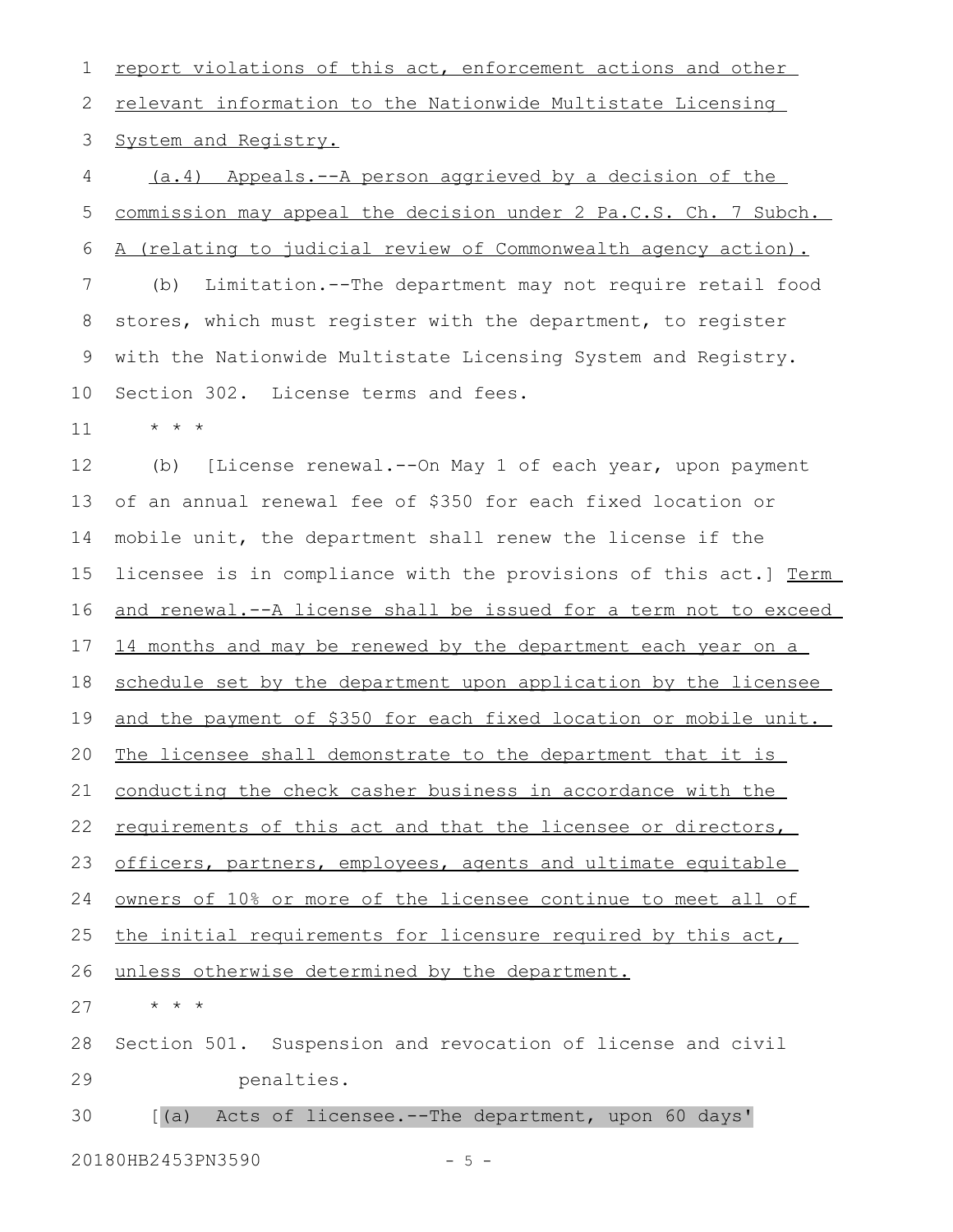| 1  | written notice to the licensee and consistent with 2 Pa.C.S. |
|----|--------------------------------------------------------------|
| 2  | (relating to administrative law and procedure), may revoke,  |
| 3  | suspend or decline to renew a license if it finds that the   |
| 4  | licensee:                                                    |
| 5  | (1)<br>has made any material misstatement in the             |
| 6  | application for license;                                     |
| 7  | has violated any provision of this act or any order,<br>(2)  |
| 8  | rule or regulation of the department issued under this act;  |
| 9  | (3)<br>has failed to comply with a subpoena issued under     |
| 10 | authority of this act;                                       |
| 11 | (4)<br>has failed to maintain records as required under      |
| 12 | this act or as prescribed by the department;                 |
| 13 | (5)<br>has falsified a record required under this act or as  |
| 14 | prescribed by the department;                                |
| 15 | (6)<br>has refused to permit the department or its           |
| 16 | designated representative to make examinations or            |
| 17 | investigations authorized under this act;                    |
| 18 | (7)<br>has failed to file a report with the department       |
| 19 | within the time stipulated in this act;                      |
| 20 | $(8)$ ha<br>has been convicted of or pled quilty or nolo     |
| 21 | contendere to, or has otherwise been adjudged in a final     |
| 22 | judgment by a court of competent jurisdiction to have        |
| 23 | committed, any of the following acts:                        |
| 24 | (i)<br>a violation of 18 Pa.C.S. (relating to crimes         |
| 25 | and offenses) regarding theft or fraud involving a           |
| 26 | customer;                                                    |
| 27 | a violation of Federal or State law regarding<br>(i)         |
| 28 | the reporting of currency transactions, including section    |
| 29 | 21 of the Federal Deposit Insurance Corporation Act (64      |
| 30 | Stat. 873, 12 U.S.C. § 1829b) and sections 121 through       |

20180HB2453PN3590 - 6 -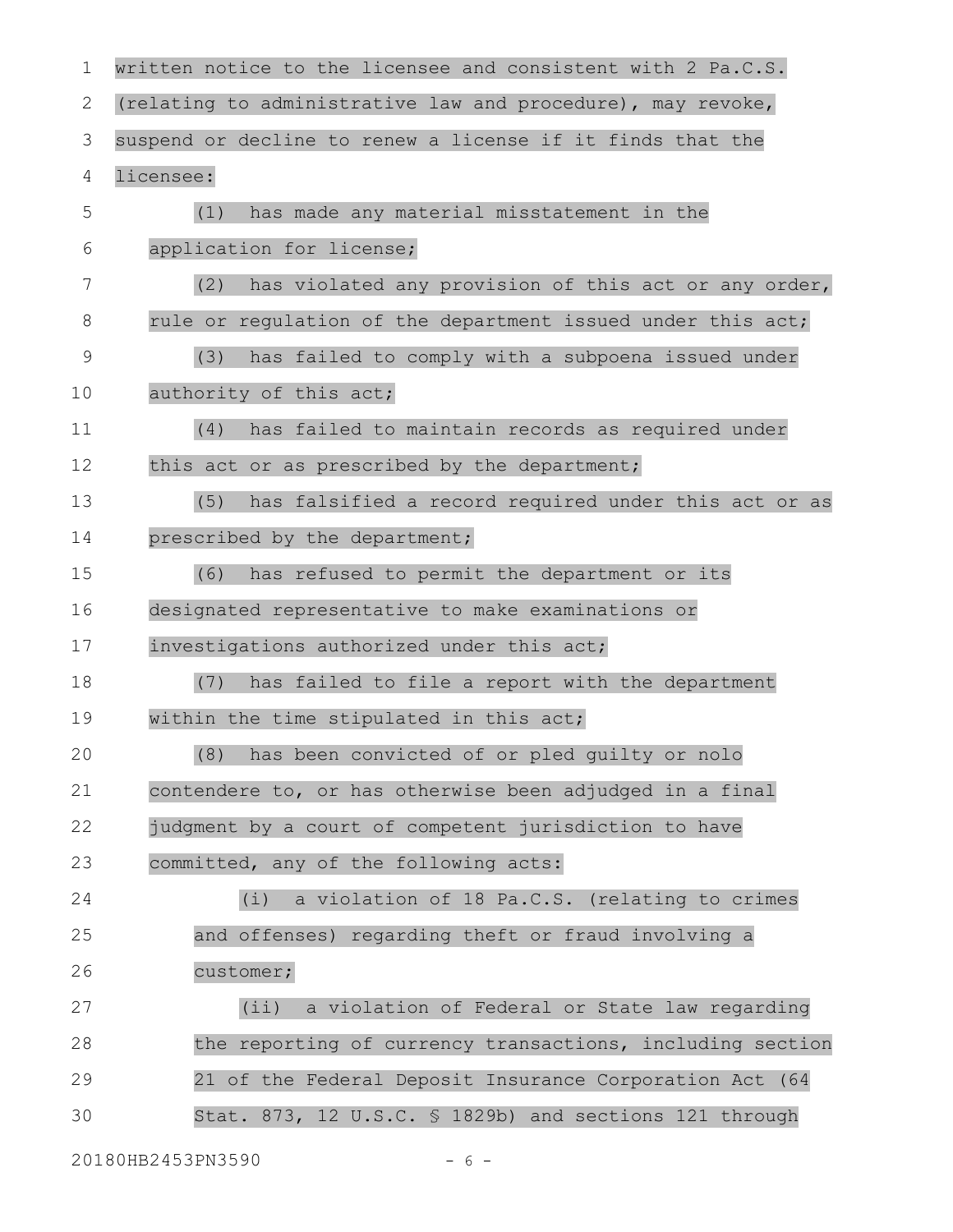124 of the act of October 26, 1970 (Public Law 91-508, 12 U.S.C. §§ 1951 through 1954); (iii) a violation of 18 Pa.C.S. § 5111 (relating to dealing in proceeds of unlawful activities) or any Federal criminal statute related to money laundering or conspiracy to launder money; or (iv) any other felony as determined in accordance with section 304(e); or (9) has committed any act, the fact or condition of which exists or is discovered to exist which, if it had existed or had been discovered to exist at the time of filing of the application for a license, would have been grounds for the department to refuse to issue the license. (b) Noncompliance notice.--The department shall provide to a licensee notice of noncompliance with or a violation of this act. The department shall permit the licensee a reasonable time to comply with this act or to correct the violation. If the licensee fails to comply or correct the violation, the department may order that civil penalties be levied against a licensee. (c) Multiple license suspension or revocation.--The department may revoke, suspend or nonrenew only the particular license for which grounds to do so may occur or exist, but if it finds that such grounds are of general application to all places of business or to more than one place of business operated by a licensee, it may revoke, suspend or nonrenew all or some of the licenses issued to the check casher. (d) Issuance of another license.--Whenever a license has been revoked, the department shall not issue another license until the expiration of at least one year from the effective 20180HB2453PN3590 - 7 - 1 2 3 4 5 6 7 8 9 10 11 12 13 14 15 16 17 18 19 20 21 22 23 24 25 26 27 28 29 30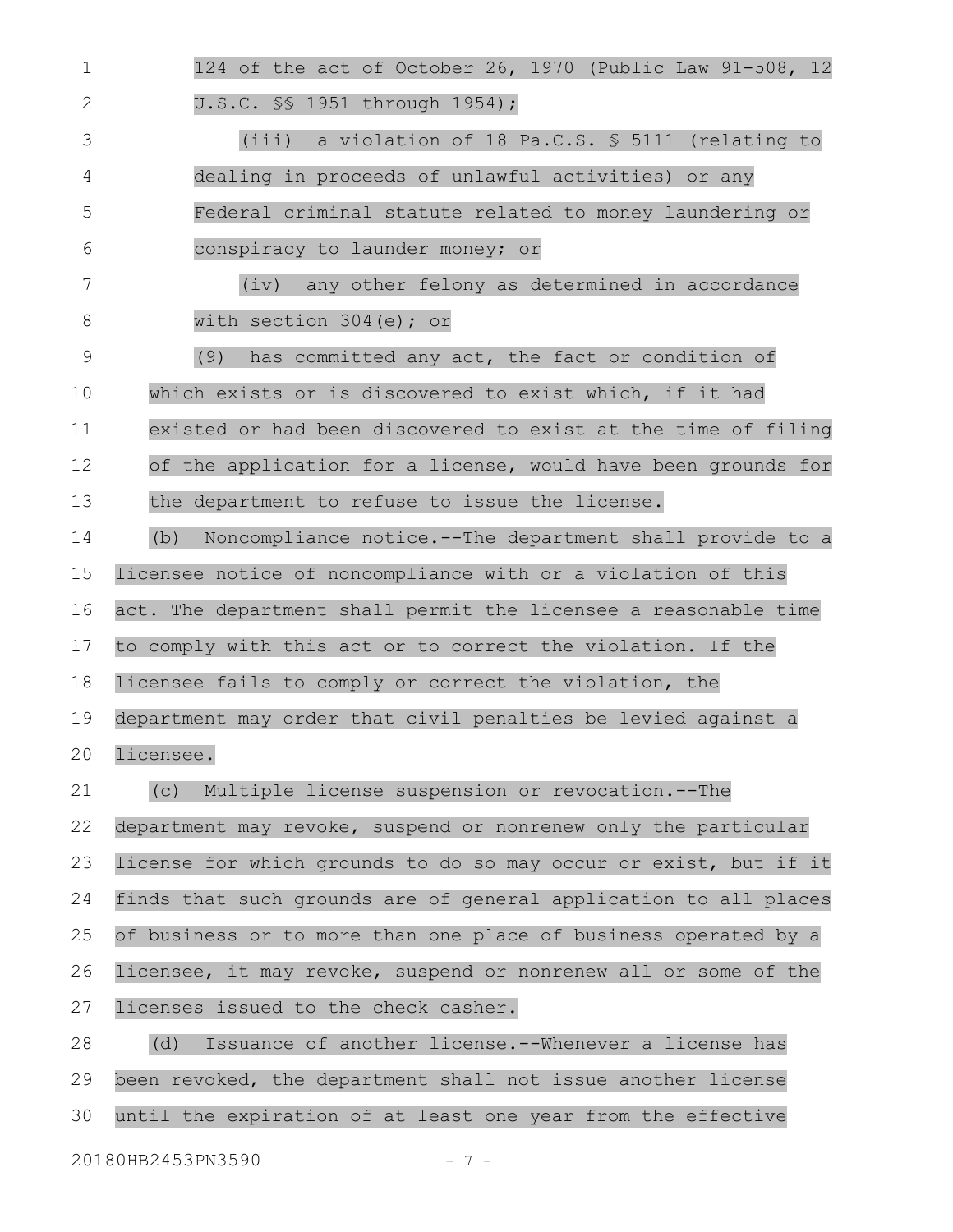|  | 1 date of revocation of such license. |  |  |
|--|---------------------------------------|--|--|
|  |                                       |  |  |

| $\mathbf{2}$ | Appeals.--A licensee may appeal the department's<br>(e)          |
|--------------|------------------------------------------------------------------|
| 3            | suspension, revocation or nonrenewal of a license in accordance  |
| 4            | with the procedures of 2 Pa.C.S. (relating to administrative law |
| 5            | and procedure).]                                                 |
| 6            | The department may suspend, revoke or refuse to renew a          |
| 7            | license issued under this act if any fact or condition exists or |
| 8            | is discovered which, if it had existed or had been discovered at |
| $\mathsf 9$  | the time of filing of the application for the license, would     |
| 10           | have warranted the department to refuse issuance of the license  |
| 11           | or if a licensee or director, officer, partner, employee,        |
| 12           | mortgage originator or owner of a licensee has:                  |
| 13           | Made a material misstatement in an application or<br>(1)         |
| 14           | any report or submission required by this act or any             |
| 15           | department regulation, statement of policy or order.             |
| 16           | (2) Failed to comply with or violated any provision of           |
| 17           | this act or any requlation or order promulgated or issued by     |
| 18           | the department under this act.                                   |
| 19           | Engaged in dishonest, fraudulent or illegal<br>(3)               |
| 20           | practices or conduct in a business or unfair or unethical        |
| 21           | practices or conduct in connection with the check casher         |
| 22           | business.                                                        |
| 23           | Been convicted of or pleaded quilty or nolo<br>(4)               |
| 24           | contendere to a crime of moral turpitude or felony.              |
| 25           | Permanently or temporarily been enjoined by a court<br>(5)       |
| 26           | of competent jurisdiction from engaging in or continuing         |
| 27           | conduct or a practice involving an aspect of the check casher    |
| 28           | business.                                                        |
| 29           | Become the subject of an order of the department<br>(6)          |
| 30           | denying, suspending or revoking a license applied for or         |
|              |                                                                  |

20180HB2453PN3590 - 8 -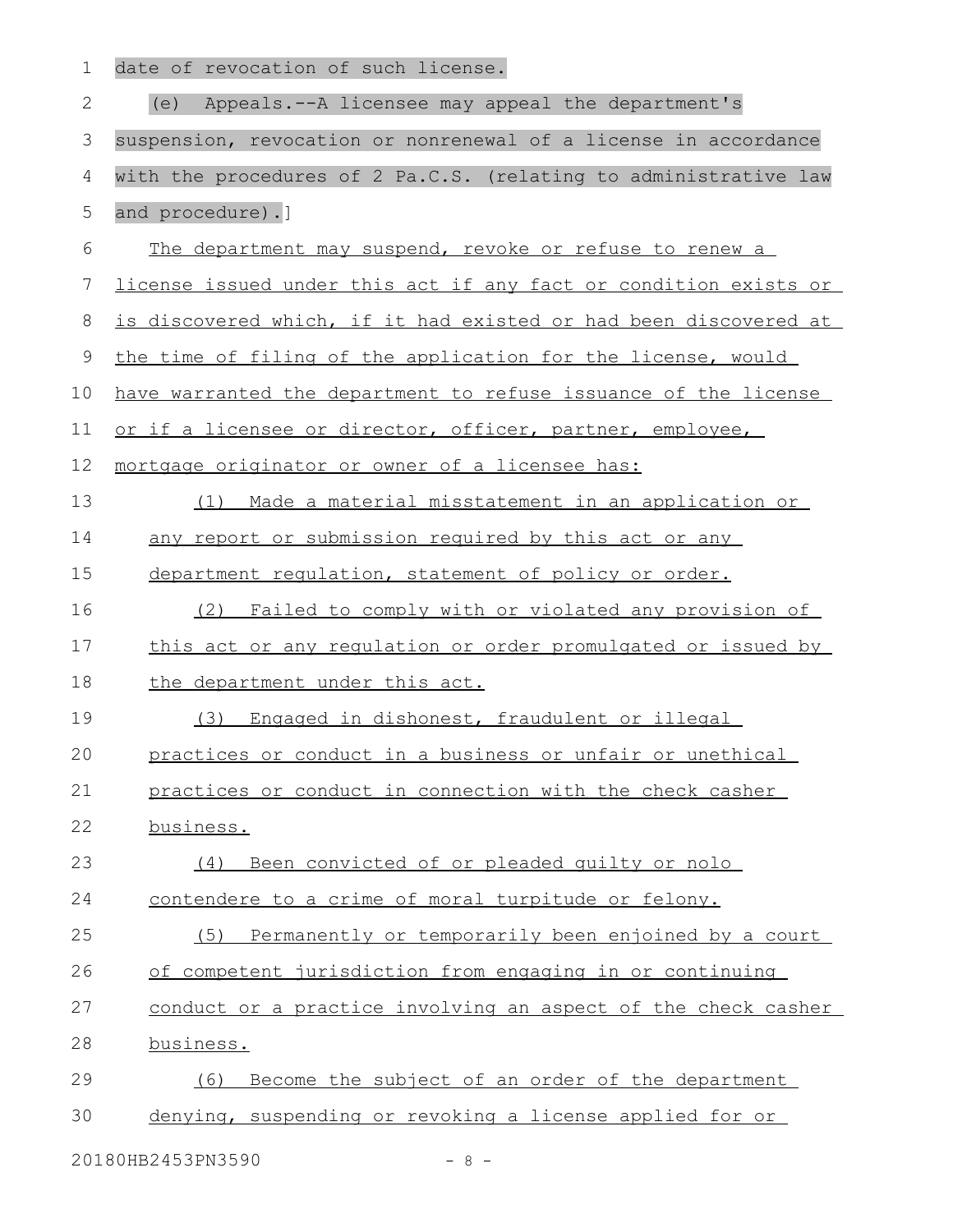1 issued under this act.

| $\mathbf{2}$ | Become the subject of a United States Postal Service<br>(7)    |
|--------------|----------------------------------------------------------------|
| 3            | fraud order.                                                   |
| 4            | Failed to comply with the requirements of this act<br>(8)      |
| 5            | to make and keep records prescribed by requlation, statement   |
| 6            | of policy or order of the department, to produce records       |
| 7            | required by the department or to file financial reports or     |
| $8\,$        | other information that the department by regulation,           |
| $\mathsf 9$  | statement of policy or order may require.                      |
| 10           | (9)<br>Become the subject of an order of the department        |
| 11           | denying, suspending or revoking a license under the            |
| 12           | provisions of any other law administered by the department.    |
| 13           | Demonstrated negligence or incompetence in<br>(10)             |
| 14           | performing an act for which the licensee is required to hold   |
| 15           | a license under this act.                                      |
| 16           | Become insolvent due to the liabilities of the<br>(11)         |
| 17           | applicant or licensee exceeding the assets of the applicant    |
| 18           | or licensee, the applicant or licensee being unable to meet    |
| 19           | the obligations of the applicant or licensee as they mature    |
| 20           | or being in a financial condition that the applicant or        |
| 21           | licensee cannot continue in business with safety to the        |
| 22           | customers of the applicant or licensee.                        |
| 23           | Section 502. Change of status.                                 |
| 24           | [(a) Notice to department.--]A licensee shall send written     |
| 25           | notice to the department on any change in status including     |
| 26           | address change, change of directors, owners or officers,       |
| 27           | including the reason for the proposed change within 10 days of |
| 28           | the change of status.                                          |
| 29           | (d)<br>Approval for sale or transfer of license.--A licensee   |
| 30           | shall not sell, transfer or assign its check-casher license    |
|              | 20180HB2453PN3590<br>$-9-$                                     |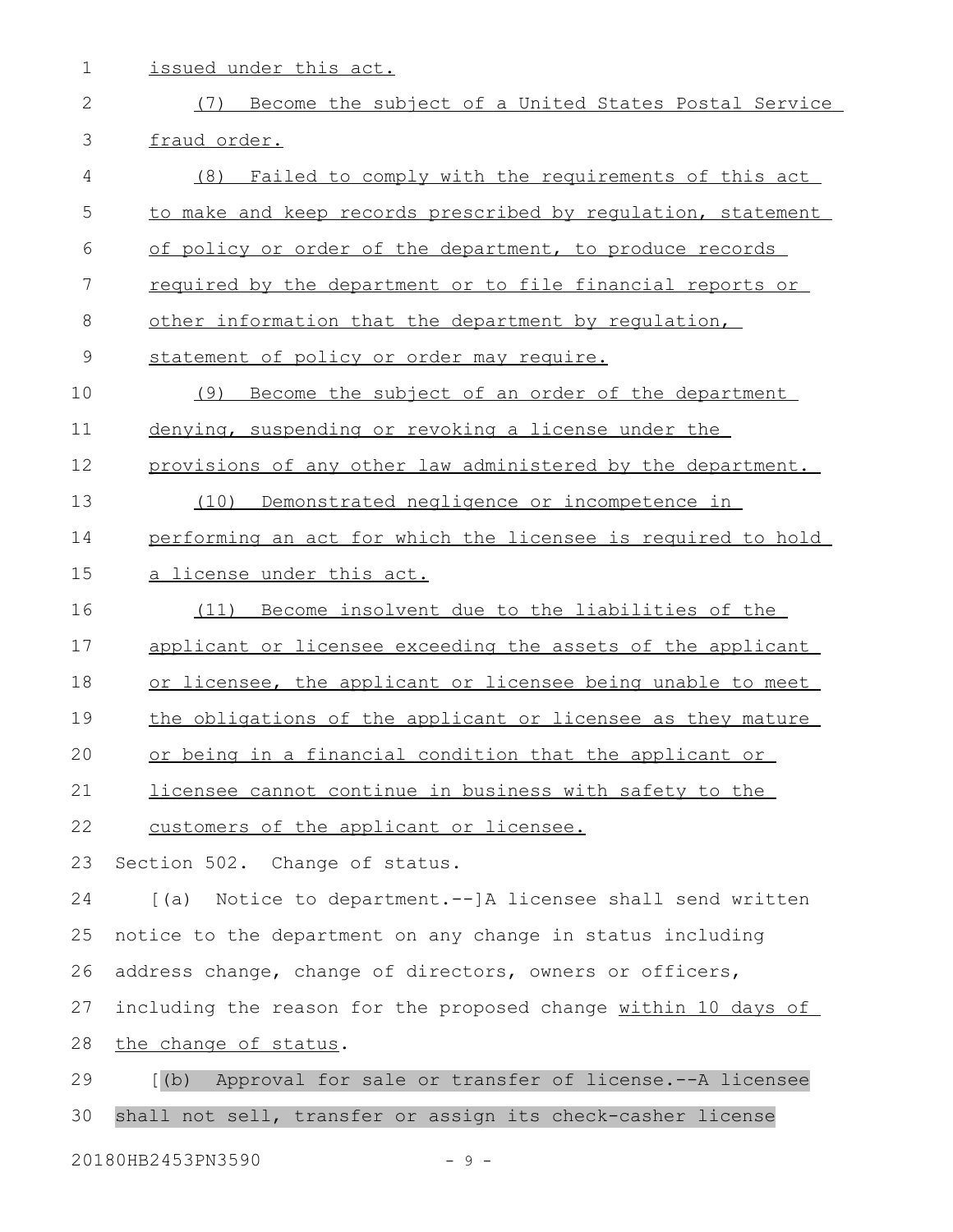| 1  | without the issuance by the department of a new license. In the     |
|----|---------------------------------------------------------------------|
| 2  | event a license is terminated, the former licensee shall            |
| 3  | surrender it to the department.]                                    |
| 4  | Section 505. Restrictions on business of licensee.                  |
| 5  | [(a) Advancement of moneys.--] No licensee shall at any time        |
| 6  | cash or advance any money on a postdated personal check. A          |
| 7  | licensee may cash a postdated government check, government          |
| 8  | assistance check or payroll check so long as the date on the        |
| 9  | check is no more than five days later than the date the check is    |
| 10 | presented to the licensee and the fee charged by the licensee       |
| 11 | for the transaction does not exceed the applicable fee provided     |
| 12 | in section 503. No check-casher licensee shall engage in the        |
| 13 | business of transmitting money or receiving money for               |
| 14 | transmission, unless licensed or operating as an agent of a         |
| 15 | $licensee$ under the act of September 2, 1965 (P.L.490, No.249),    |
| 16 | referred to as the Money Transmission Business Licensing Law.       |
| 17 | Report of certain transactions.--A licensee shall<br>$(\mathbf{b})$ |
| 18 | report to the department each transaction involving a check         |
| 19 | drawn on the personal account of the maker which is also payable    |
| 20 | to the maker in accordance with the requirements of 31 United       |
| 21 | States Code § 5316 (relating to reports on exporting and            |
| 22 | importing monetary instruments). The report shall be forwarded      |
| 23 | to the department within ten days of the transaction and shall      |
| 24 | include the name and address of the person on whose account the     |
| 25 | check was drawn and the date of the transaction.]                   |
| 26 | Section 507. Civil penalty.                                         |

[Any person who is subject to the provisions of this act who violates any of the provisions of this act shall be subject to a civil penalty levied by the department of up to \$2,000 for each violation. The civil penalty shall specifically apply to 27 28 29 30

20180HB2453PN3590 - 10 -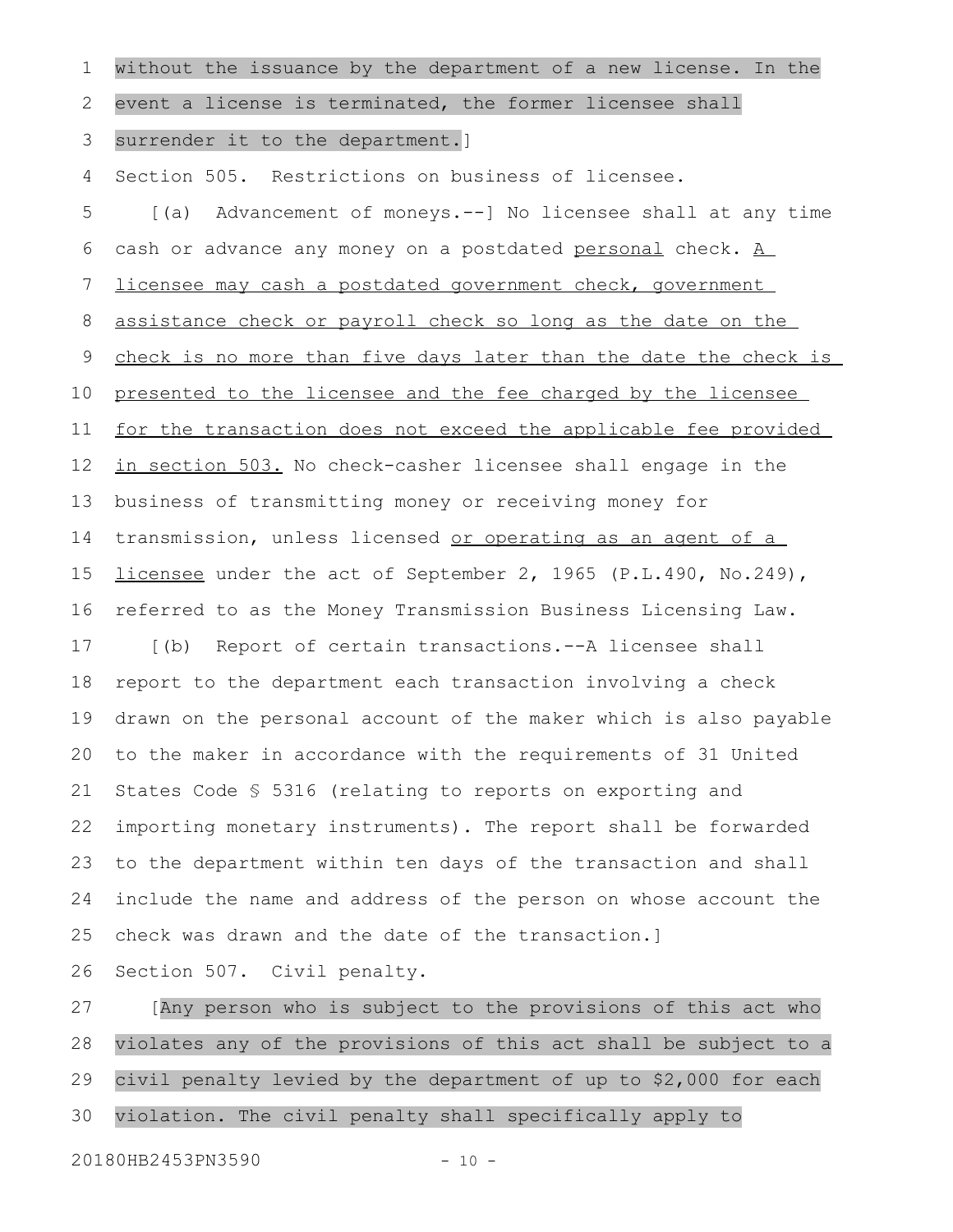licensed and unlicensed activity under this act. The department may also recover the cost of investigating alleged violations.] (a) Persons operating without licenses.--A person subject to the provisions of this act and not licensed by the department who violates a provision of this act or who commits any action which would subject a license to suspension, revocation or nonrenewal under section 501 may be fined by the department up to \$10,000 for each offense. (b) Violation by licensee.--A person licensed under this act or director, officer, owner, partner, employee or agent of a licensee who violates a provision of this act or any act enforced by the department or who commits any action which would subject the licensee to suspension, revocation or nonrenewal under section 501 may be fined by the department up to \$10,000 for each offense. Section 1101. Applicability. This act shall not apply to any insured depository institution or affiliate or service corporation of any depository institution supervised or regulated by the [Department of Banking] department, the National Credit Union Administration, [the Office of Thrift Supervision,] the Federal Deposit Insurance Corporation, the Comptroller of the Currency or the Board of Governors of the Federal Reserve or the Federal Reserve Banks. It also shall not apply to companies licensed by the [Department of Banking] department under the act of April 8, 1937 (P.L.262, No.66), known as the Consumer Discount Company Act, the act of September 2, 1965 (P.L.490, No.249), referred to as the Money Transmission Business Licensing Law, unless conducting activities regulated by this act [, the act of December 12, 1980 (P.L.1179, No.219), known as the Secondary 1 2 3 4 5 6 7 8 9 10 11 12 13 14 15 16 17 18 19 20 21 22 23 24 25 26 27 28 29 30

20180HB2453PN3590 - 11 -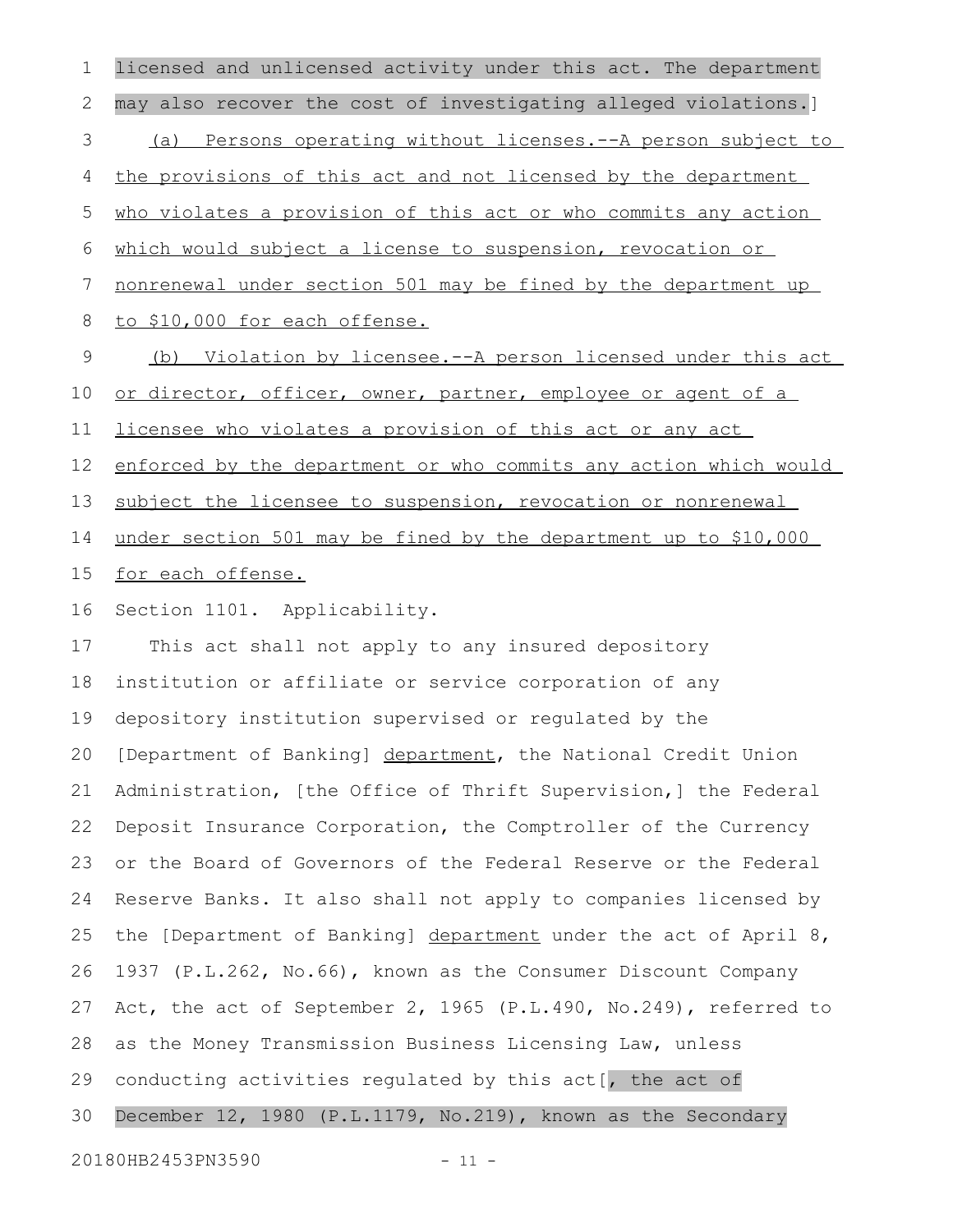Mortgage Loan Act, and the act of December 22, 1989 (P.L.687, No.90), known as the Mortgage Bankers and Brokers Act, and 7 Pa.C.S. Ch. 61 (relating to mortgage loan industry licensing and consumer protection), in the normal course of business with specific relation to lending transactions and when engaged in the activities regulated under these acts. It also shall not apply to a retail food store licensed as a food establishment, as defined in section 2 of the act of July 7, 1994 (P.L.421, No.70), known as the Food Act, or a retail food store licensed as a public eating or drinking place, as defined in section 1 of the act of May 23, 1945 (P.L.926, No.369), referred to as the Public Eating and Drinking Place Law, that receives less than 1% of its annual gross revenue from cashing checks. A retail food store location must register annually with the department, and the provisions of sections  $301(b)(4)$ ,  $304(c)(3)$ ,  $503$ ,  $507$  and 509 shall apply to such a business entity. Each retail food store location shall provide the department with the company name, address and telephone number on a form prescribed by the department and a \$100 annual registration fee. Upon request, a retail food store location shall demonstrate to the satisfaction of the department that it receives less than 1% of its annual gross income revenue from cashing checks. Section 3. Section 1102 of the act is repealed: [Section 1102. Report to General Assembly. Three years from the effective date of this act, the department shall provide a written report to the General Assembly summarizing consumer complaints received by the department relating to check-cashing activities and the methods by which the complaints were addressed. The department shall also make recommendations to the General Assembly regarding 1 2 3 4 5 6 7 8 9 10 11 12 13 14 15 16 17 18 19 20 21 22 23 24 25 26 27 28 29 30

20180HB2453PN3590 - 12 -